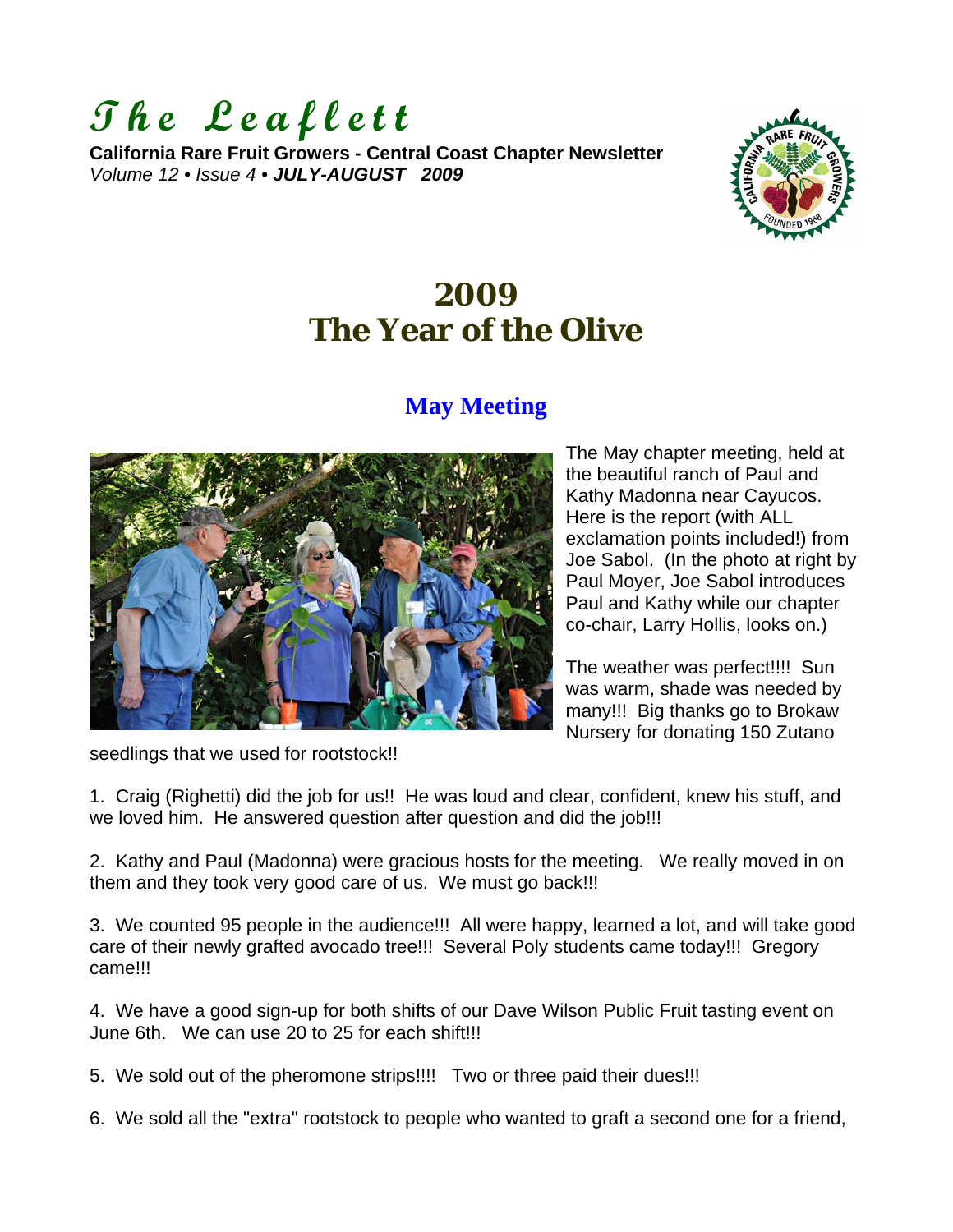relative, or one of the many CRFG Members who could NOT make it to the meeting today

7. We gave away a lot of pumpkin plants and seeds in the parking lot!!

8. MANY of the people in the audience had NOT been on a single apple grafting trip with us

and were really pretty much "lost" on the first demonstration. Those who really paid attention during the second demonstration gained some new insights and skills. Craig (shown in photo on the right by Joe Sabol) is very patient and answered every question!!!!!

9. People read their email. Did you see the number of coffee mugs that came today? Notice



that everyone brought their own water!!! Refreshments were just right!!!

10. There were some new faces today... And faces we have not seen in a LONG time!!! Avocado Grafting brings out new faces!!! It was a good meeting today!!! (Photo below, taken by Paul Moyer, shows just some of the crowd.)

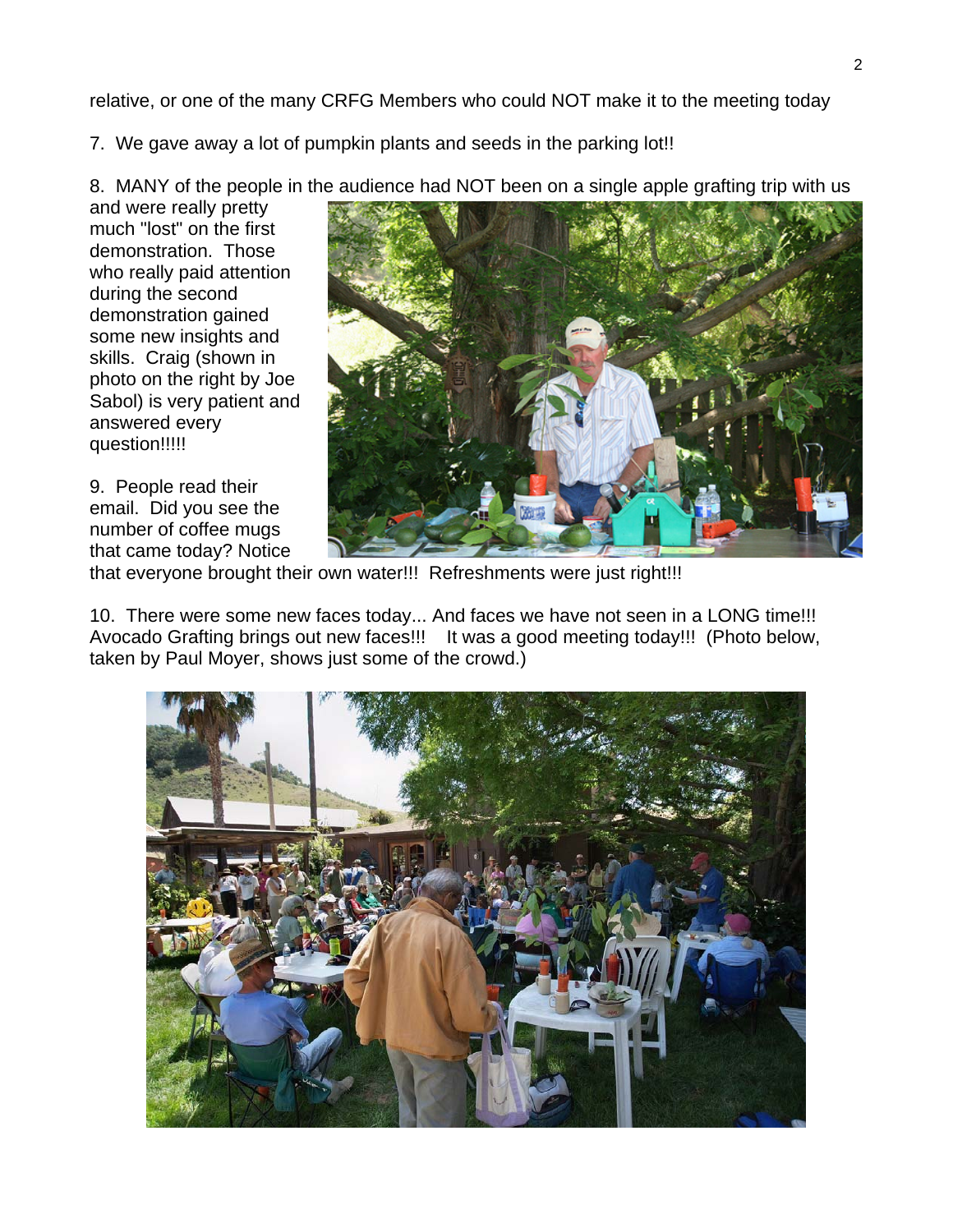### **June Meeting**

The Dave Wilson Nursery Staff brought 35 varieties of fresh fruit to Cal Poly for the annual fruit tasting on June 6. The public was invited—as well as members of our organization. People showed up! The doors were opened at 1:00 PM and didn't close until nearly three hours later! People stood in line to get a chance to taste wonderful apricots, pluots, peaches, and even blueberries. Representing Dave Wilson Nursery were Ed Laivo, Tom Spellman and Mike Tomlinson. We had a myriad of local volunteers from our chapter as well as from Cal Poly. (The photo below, taken by Joe Sabol, shows the happy shift one group. The other photo below, also taken by Joe, shows the **VERY** long and patient line of eager tasters.)



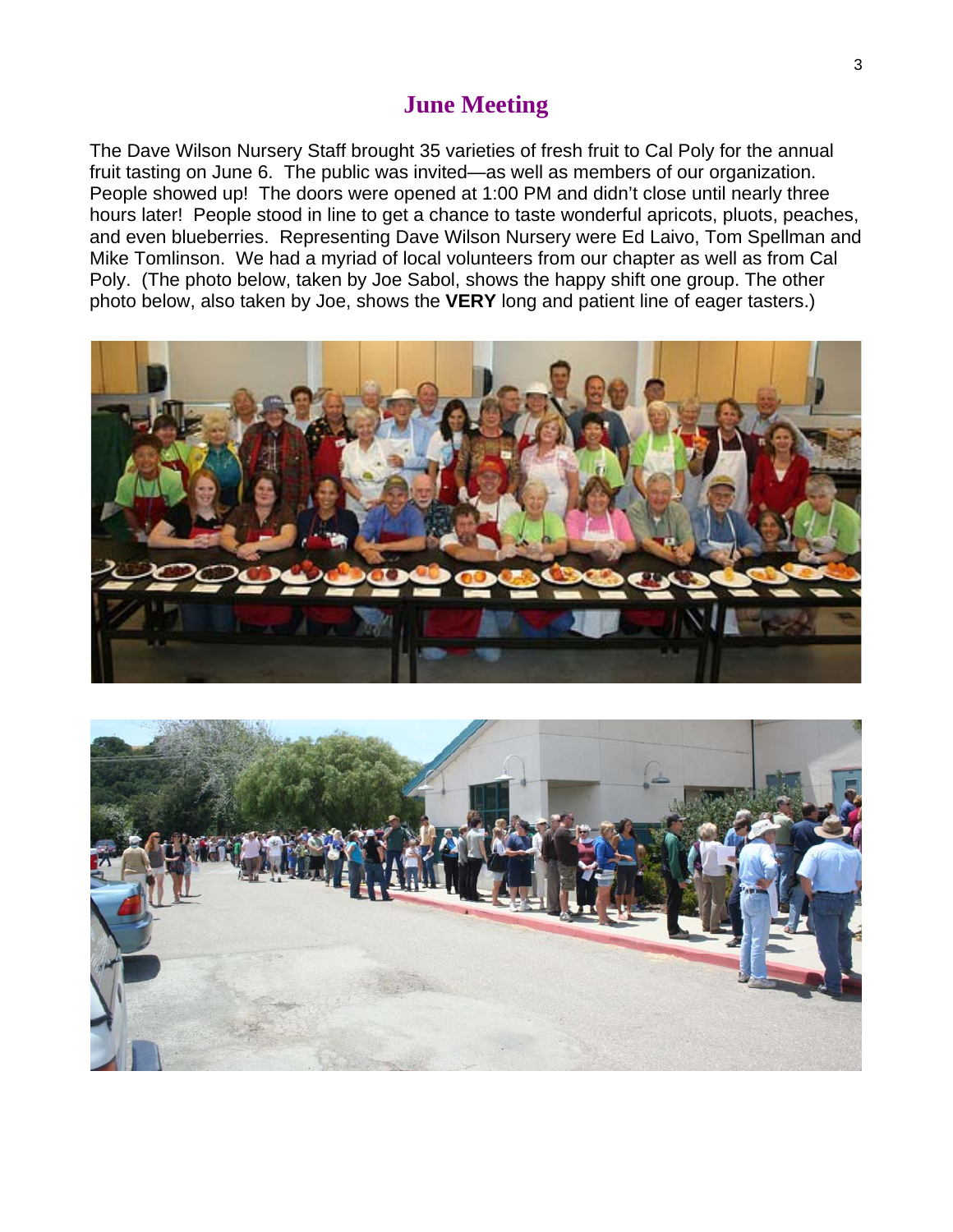# **July Meeting & BBQ**

Heads up for our **very special** July meeting! It is being highlighted here because we don't want anyone to miss it! Please note that this meeting is starting **ONE HOUR LATER** than our usual time. (See more information and directions for the gathering in the Calendar of Meetings section of this newsletter.) We have waited for quite a while to get to the home of Joan and David Maislen. Here is what David says: "Welcome to Lupine Meadow Farm- named for our plentiful Spring-blooming lupine. We developed our 5 acres about 6 years ago specifically with rare fruits in mind. We'll first discuss honey bees and the latest in beekeeping methods. There are currently 14 active hives accounting for approximately half a million bees busily working. (I should point out that no one visiting the property has ever been stung and we hope to keep it that way.) After this discussion we'll tour the orchard composed of 40+ trees, the raised vegetable beds and visit the bee hives during our tour. We'll then explain the use of The Magic Box gopher traps. I've identified a couple of locations that need traps. I'll show you how to find the tunnel and set the traps for successful "gophering". This will be followed by a BBQ. (Good news...we won't be cooking gophers!)"

#### **Special needs for this meeting**:

- 1. You must bring your own chairs. We are not renting chairs for this meeting.
- 2. If you have a folding table, we will need tables! Bring three!!
- 3. If you have a dog or cat, please **leave them home**. (This is true for all meetings.)
- 4. Wear a hat. Not only will it be sunny, hats are required near bees!
- 5. If you are allergic to bee stings, bring appropriate first aid. This is serious.
- 6. If you like to BBQ, please contact Larry Hollis at 549-9176. He needs your help.

There will also be a **plant raffle** coordinated by Owen Baynham and Marv Daniels. Please bring a potted plant (**preferably** fruit bearing) for the raffle. Include any information you have on the plant so it and the new owner will get off to a great start! (Please don't bring non-fruiting plants unless they are **rare or unusual**.)

**A "Rare" Grafting Visit to John Swift's Orchard** 

By Joe Sabol



CRFG Member John Swift had a whole bunch of Feijoa seedlings that he wanted grafted over to a known high producing Feijoa. On very short notice, a small team of expert CRFG apple grafters made the quick trip to Clark Valley and grafted nearly 60 of the seedling rootstock late one afternoon. A wide variety of grafts were made, mostly "whip and tongue" but also the traditional "cleft graft" and others with the grafting tool. John Swift promised to let us know which of the grafts were most successful as each graft was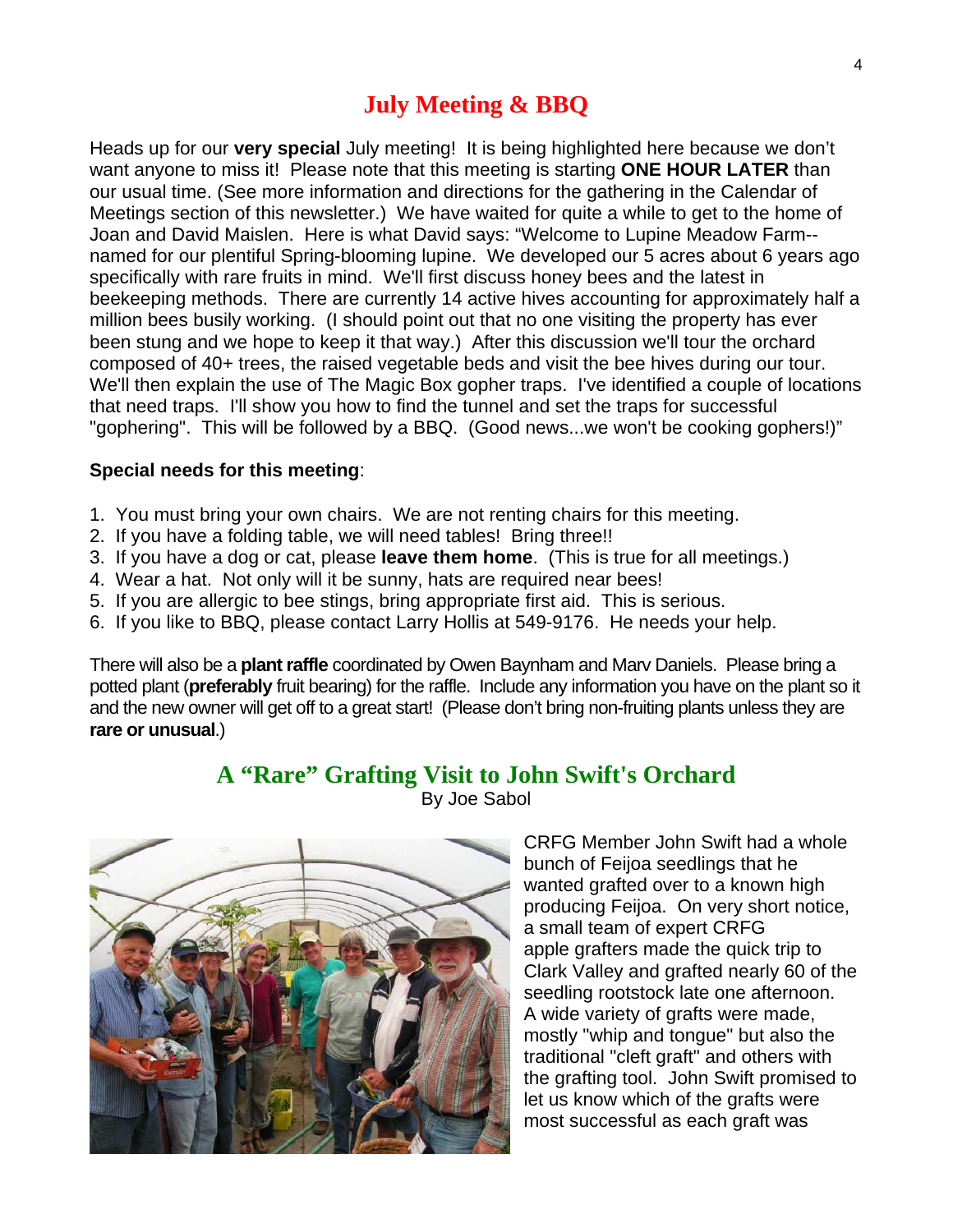clearly identified as to the type of graft and any special treatment or technique used. What fun it is to be a member of CRFG!

### **Announcements**

**WELCOME NEW MEMBERS:** Jerry & Maureen Stanley, Craig Righetti, Bret Bigger, John Denniger & Bridey Root, Ronald A. Rose, Sue Wilcox, Lori Kramer, Kent & Dotti Smith, and Luis Tapia.

**JOIN CRFG:** If you **haven't** joined the national organization of the **California Rare Fruit Growers**, why not? With your membership you receive a wonderful color magazine, *The Fruit Gardener***,** filled with great articles on fruit growing, news, many chapter activities and contacts. You can also vote on important membership issues and even elect the governing board. Where else can you get so much for a mere \$3.00 a month? That's less than one trip to that specialty coffee place! Dues are **\$36 annually** or **3 years for \$100**. Membership applications are available from **Joe Sabol**. Call him at **544-1056** if you can't find him at a meeting or sign-up online at [www.crfg.org.](http://www.crfg.org/) (If you prefer, you can save more by subscribing to the magazine by email only which is just **\$25** per year!)

**CHAPTER NEWSLETTER FEES:** Please be sure your chapter newsletter fees are current and save our treasurer, Dick Pottratz, lots of work and begging. Newsletter fees are due January 1 of each year. Looking to save some money? Then pay the five-year rate of \$25 and you will save \$5 (since the **annual fee is \$6**)!

### Calendar of Meetings – 2009

Meetings are held the **second Saturday** of the month and **begin at 1:30 PM unless otherwise indicated**. Bring a friend, car pool, and, for most meetings, **bring a chair** for all in your party. Pet Daniels suggests we **bring our own bottled water** to drink, too. What fun it is to be a member of **CRFG**!

**July 11—Meeting & BBQ: Please note, this meeting begins at 2:30 PM.** After the meeting there will be a BBQ with tri-tip, chicken, bread, and drinks provided by our chapter, along with plastic ware, paper goods, cups, etc. The rest of the meal will be pot luck. Please bring enough to feed 10 or 12 people. Your last name determines what you should bring:

- **A-G** Salad and serving tongs
- **H-O** Side dish (vegetable or carbohydrate) and serving spoon
- **P-Z** Dessert

**Directions to the Maislen's: 225 Michael, Arroyo Grande, CA 93420**

**From the North (SLO):**